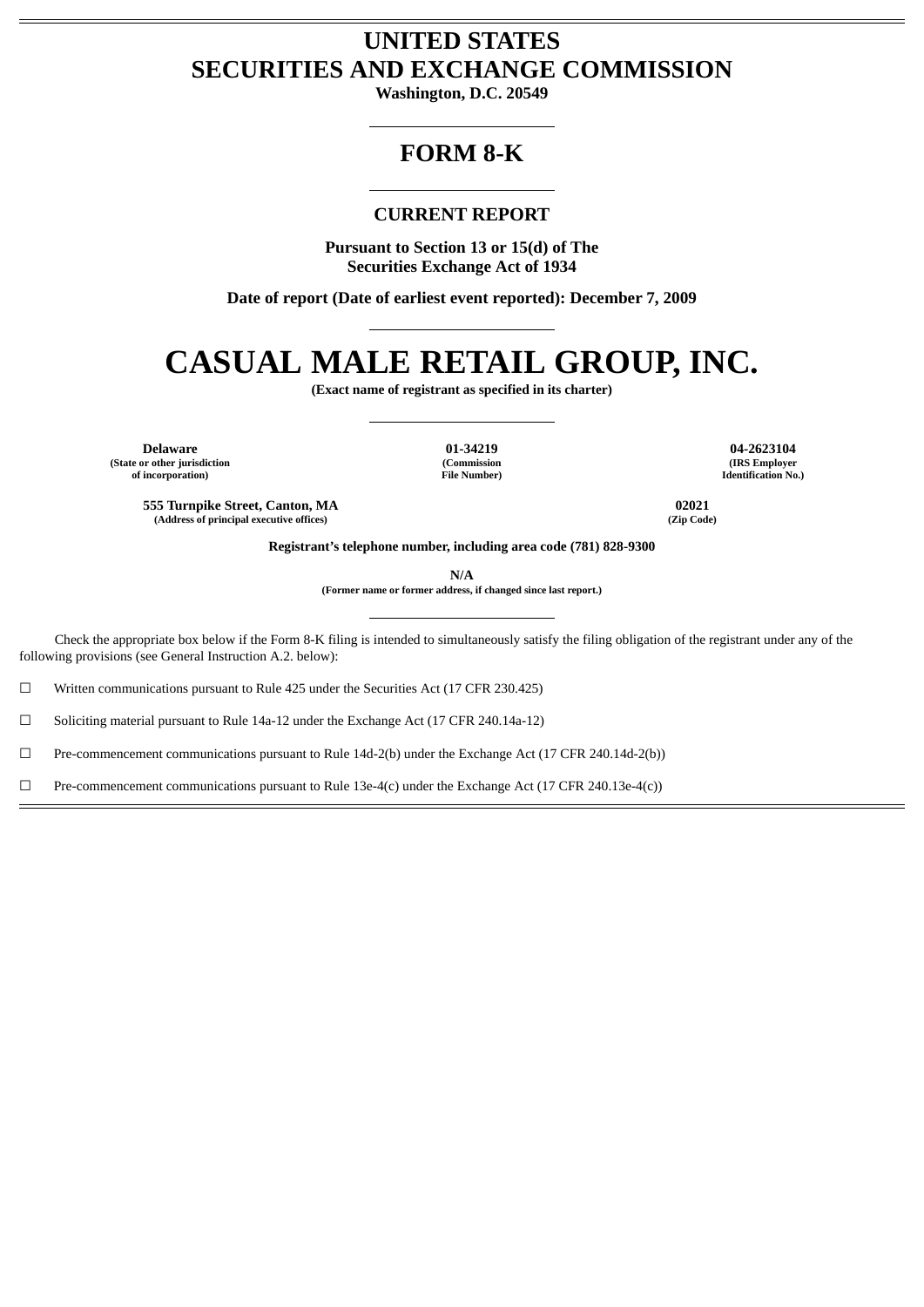#### **Item 1.01 Entry into a Material Definitive Agreement.**

Reference is made to the disclosure under "Item 3.03 – Material Modifications to Rights of Security Holders" below, which is incorporated by reference herein.

#### **Item 3.03 Material Modifications to Rights of Security Holders.**

On December 7, 2009, Casual Male Retail Group, Inc., a Delaware corporation (the "Company") entered into Amendment No. 2 to the Rights Agreement, dated as of December 8, 2008, as amended on June 29, 2009 (as amended, the "Rights Agreement"), between the Company and American Stock Transfer & Trust Company, LLC, a New York limited liability company, as Rights Agent.

Pursuant to the amendment to the Rights Agreement, the expiration date of the preferred stock purchase rights (the "Rights") issued pursuant to the Rights Agreement was extended. Following the amendment to the Rights Agreement, the Rights will expire at 12:00 midnight at the end of the day on June 1, 2010, unless the Rights are earlier exchanged or redeemed by the Board of Directors of the Company.

The Rights issued pursuant to the Rights Agreement are in all respects subject to and governed by the provisions of the Rights Agreement, as amended. Copies of the Rights Agreement and the amendment are available free of charge from the Company. The foregoing description of the amendment to the Rights Agreement does not purport to be complete and is qualified in its entirety by reference to the full text of the amendment, a copy of which is attached hereto as Exhibit 4.1 and incorporated by reference herein.

#### **Item 9.01. Financial Statements and Exhibits.**

(d) Exhibits

## **Exhibit**

#### **Number Description of Exhibit**

4.1 Amendment No. 2, dated as of December 7, 2009, to the Rights Agreement, dated as of December 8, 2008, between Casual Male Retail Group, Inc. and American Stock Transfer & Trust Company, LLC, as Rights Agent.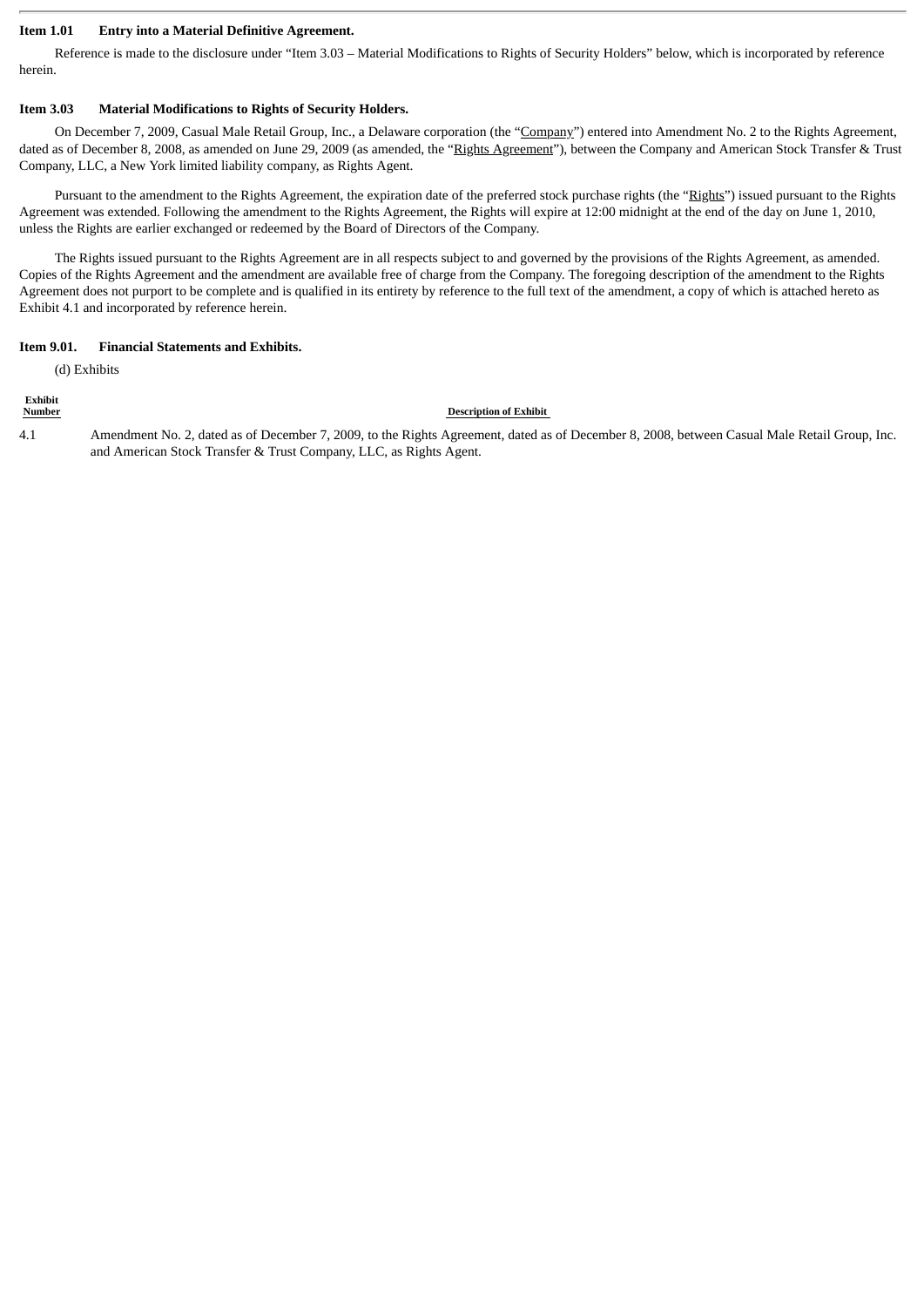#### **SIGNATURES**

Pursuant to the requirements of the Securities Exchange Act of 1934, the registrant has duly caused this report to be signed on its behalf by the undersigned, hereunto duly authorized.

**CASUAL MALE RETAIL GROUP, INC.**

Date: December 8, 2009 By: /S/ DENNIS R. HERNREICH

Name: **Dennis R. Hernreich** Title: **Executive Vice President, Chief Operating Officer, Chief Financial Officer, Treasurer and Secretary**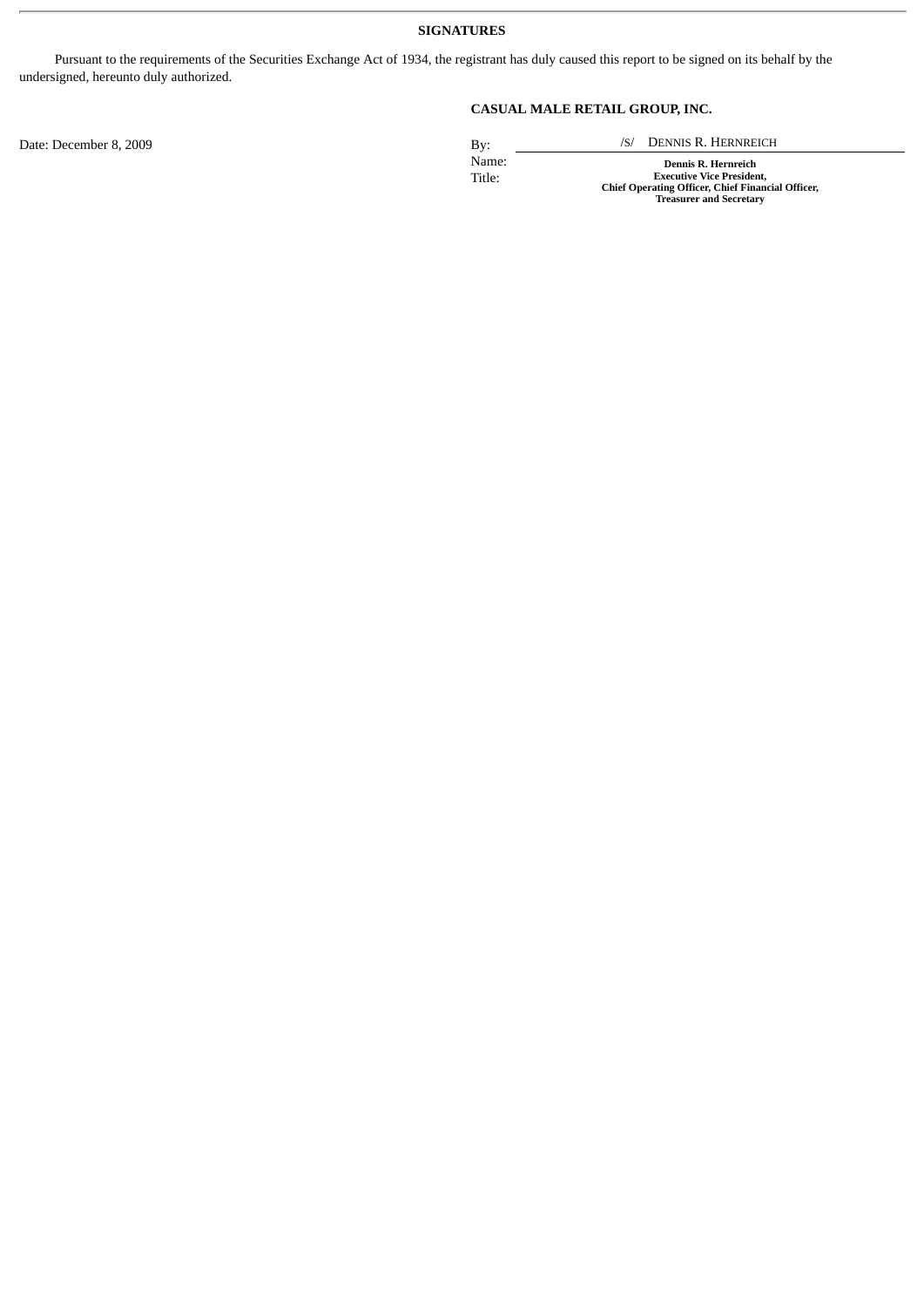#### **EXHIBIT INDEX**

## **Exhibit** 4.1

**Description of Exhibit** Amendment No. 2, dated as of December 7, 2009, to the Rights Agreement, dated as of December 8, 2008, between Casual Male Retail Group, Inc. and American Stock Transfer & Trust Company, LLC, as Rights Agent.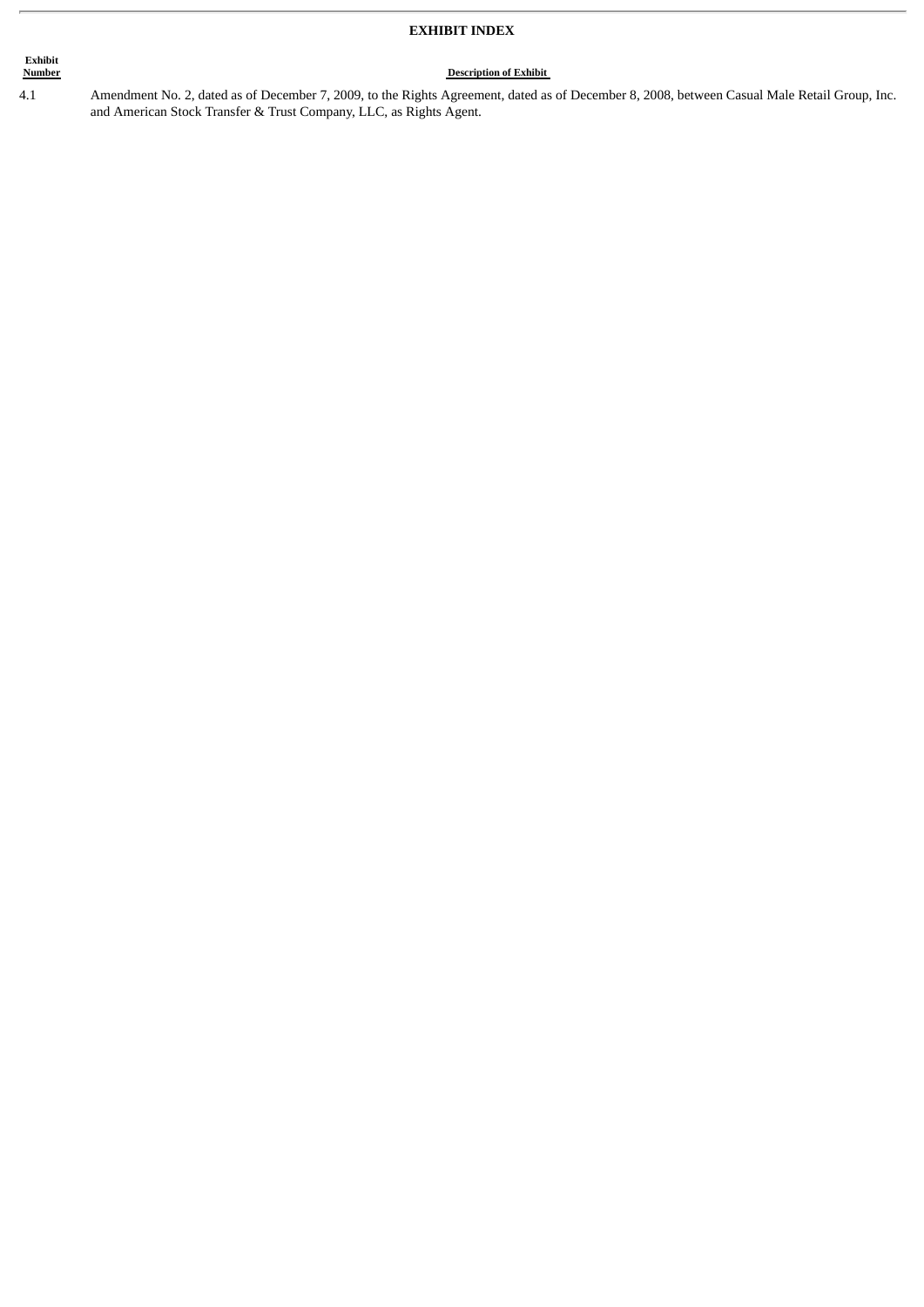#### **AMENDMENT NO. 2 TO RIGHTS AGREEMENT**

**AMENDMENT NO. 2** (this "*Amendment*") dated as of December 7, 2009, to the Rights Agreement, dated as of December 8, 2008, as amended on June 29, 2009 (as amended, the "*Agreement*"), between Casual Male Retail Group, Inc., a Delaware corporation (the "*Company*") and American Stock Transfer & Trust Company, LLC, a New York limited liability company, as rights agent (the "*Rights Agent*").

#### **WITNESSETH**

**WHEREAS**, the Board of Directors of the Company (the "*Board of Directors*") has determined that it is in the best interests of the Company to amend the Agreement as set forth in this Amendment;

**WHEREAS**, pursuant to Section 27 of the Agreement, for so long as the Rights are redeemable, the Company may, and the Rights Agent shall, if the Company so directs, supplement or amend any provision of the Agreement in any respect without the approval of any holders of shares of Common Stock;

**WHEREAS**, pursuant to the terms of the Agreement and in accordance with Section 27 thereof, the Company has directed that the Agreement be amended as set forth in this Amendment, and by its execution and delivery hereof, directs the Rights Agent to execute this Amendment; and

**WHEREAS**, all acts and things necessary to make this Amendment a valid agreement according to its terms have been done and performed, and the execution and delivery of this Amendment by the Company has been in all respects authorized by the Company.

**NOW, THEREFORE**, in consideration of the foregoing premises and mutual agreements set forth in the Agreement and this Amendment, the parties hereto agree as follows:

1. The definition of "Final Expiration Date" under Section 1 of the Agreement is hereby modified and replaced in its entirety with the following:

""*Final Expiration Date*" means 12:00 midnight at the end of the day on June 1, 2010."

- 2. The Form of Rights Certificate attached as Exhibit B to the Agreement is hereby amended such that the date "December 8, 2009" is replaced with the date "June 1, 2010" in all places where such date originally appears.
- 3. Exhibit C of the Agreement (Summary of Terms) is hereby amended such that the heading "Expiration" is hereby amended and replaced in its entirety as follows:

"The Rights will expire on June 1, 2010, unless earlier exchanged or redeemed."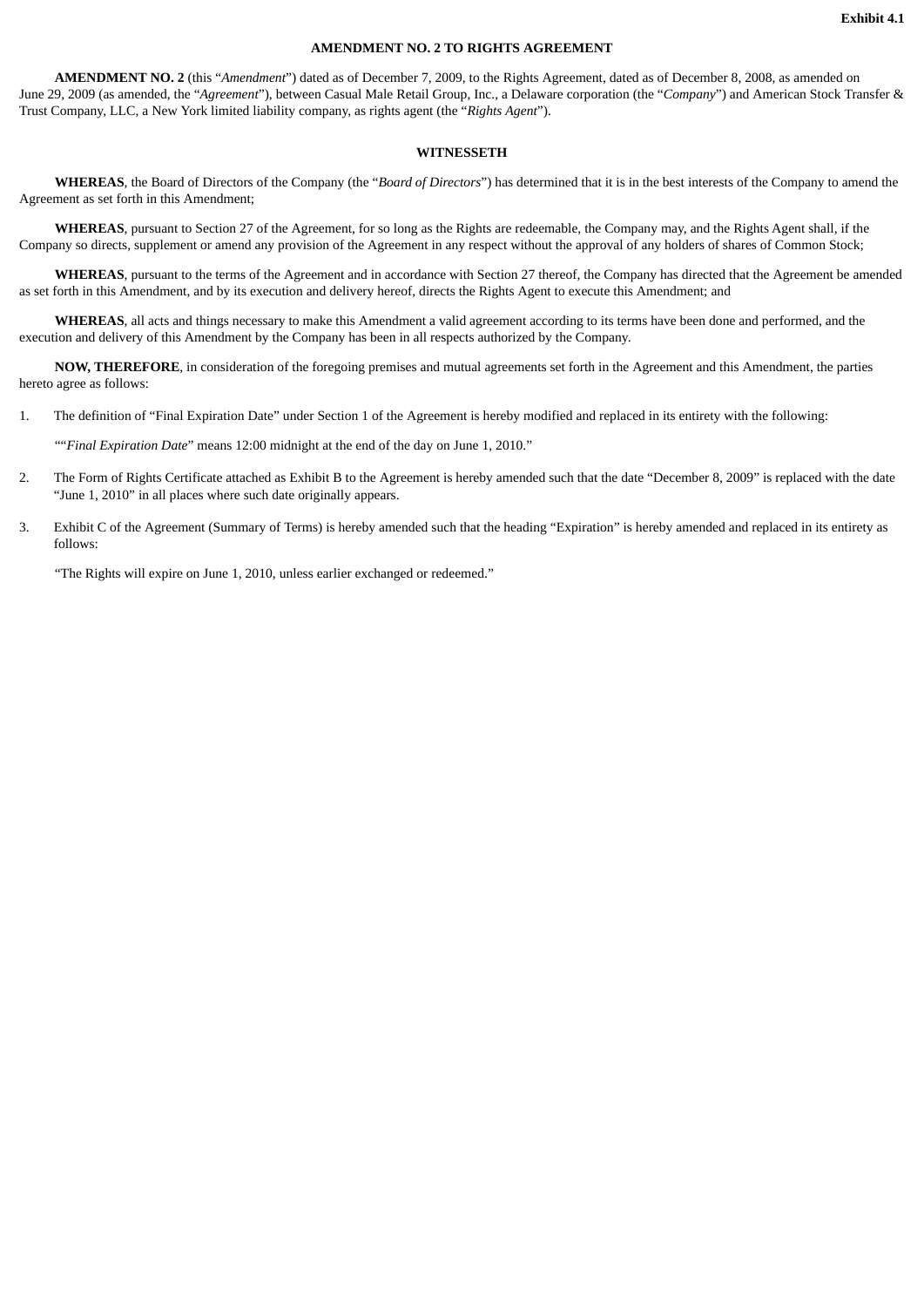- 4. This Amendment shall be governed by and construed in accordance with the laws of the State of Delaware applicable to contracts to be made and performed entirely within such State.
- 5. This Amendment may be executed in any number of counterparts and each of such counterparts shall for all purposes be deemed an original, and all such counterparts shall together constitute one and the same instrument.
- 6. Except as expressly set forth herein, this Amendment shall not by implication or otherwise alter, modify, amend or in any way affect any of the terms, conditions, obligations, covenants or agreements contained in the Agreement, all of which are ratified and affirmed in all respects and shall continue in full force and effect.
- 7. Capitalized terms used herein but not defined shall have the meanings given to them in the Agreement.

[Remainder of page intentionally left blank]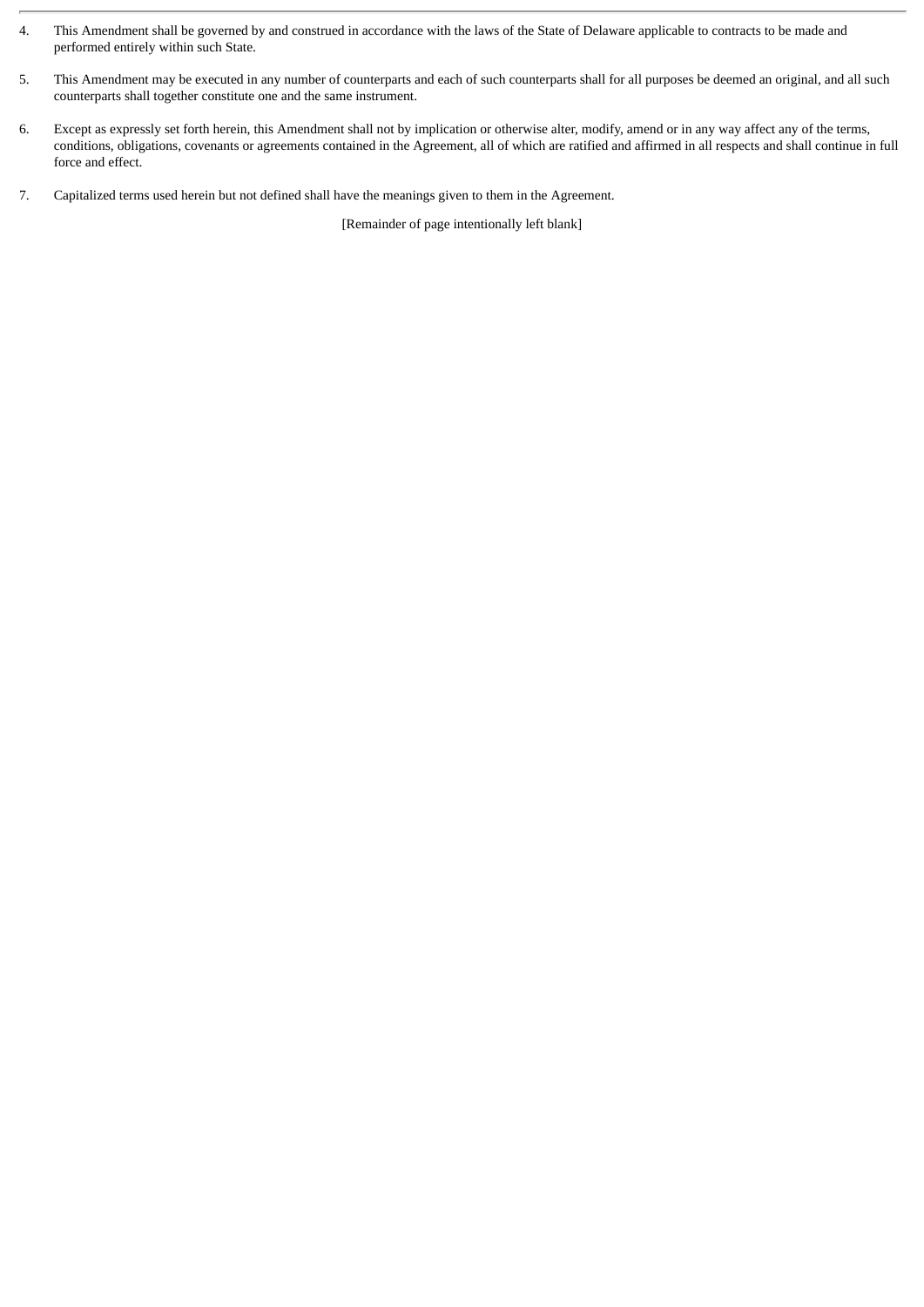IN WITNESS WHEREOF, the parties hereto have caused this Amendment to the Agreement to be duly executed as of the day and year first above written.

CASUAL MALE RETAIL GROUP, INC.

| By:                                      | /s/ Dennis R. Hernreich                            |
|------------------------------------------|----------------------------------------------------|
|                                          | Name: Dennis R. Hernreich                          |
| Title:                                   | Executive Vice President, Chief Operating Officer, |
|                                          | Chief Financial Officer, Treasurer and Secretary   |
|                                          |                                                    |
| AMERICAN STOCK TRANSFER & TRUST COMPANY, |                                                    |
| LLC                                      |                                                    |

By: /s/ Herbert J. Lemmer

Name: Herbert J. Lemmer

Title: Vice President